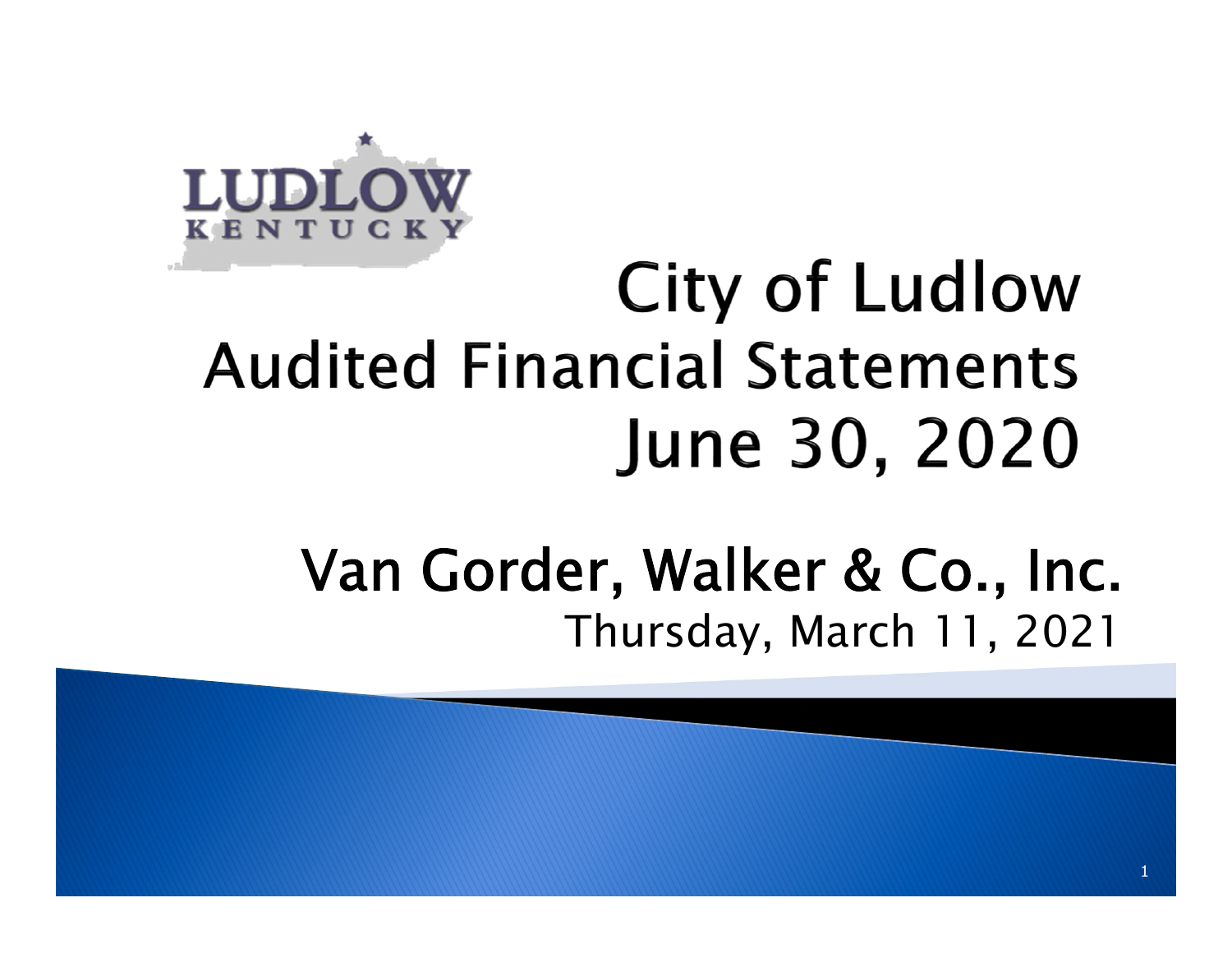## **Audit Opinion**

 $\triangleright$  In our opinion, the financial statements present fairly, in all material respects, the financial position of the City of Ludlow, Kentucky as of June 30, 2020 and the respective changes in financial position for the year then ended, in conformity with accounting principles generally accepted in the United States of America.



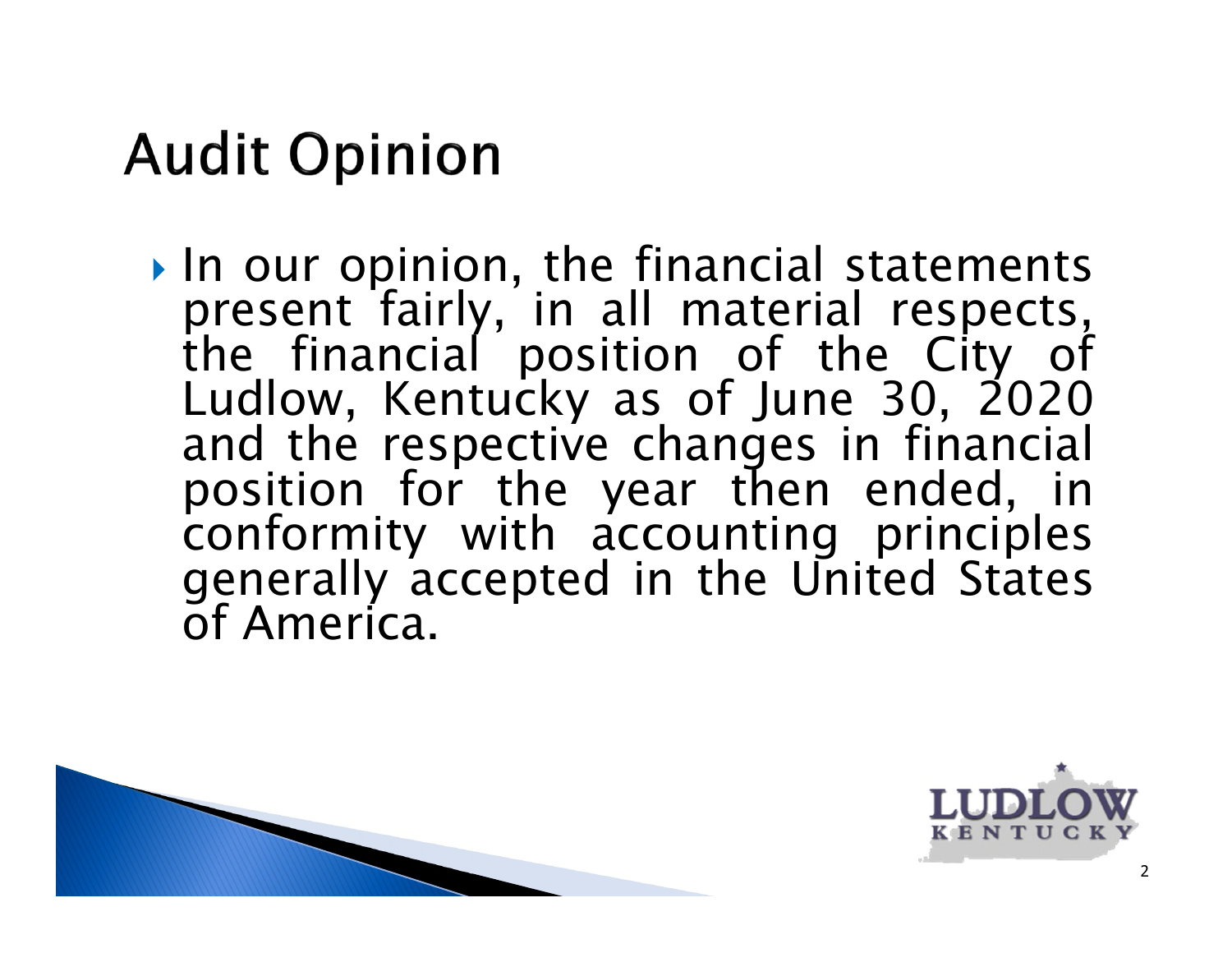## Compliance & Internal Control

- ▶ No Matters Involving Internal Control over Financial Reporting and Operations were Material Weaknesses or Significant Deficiencies in Accordance with Government Auditing Standards
- ▶ One item of Non-Compliance with KRS statutes, grant agreements, loan agreements, etc. to report
	- o The City spent \$86,345 more than the approved budget for the fiscal year in the general fund and \$84,526 more than budgeted in the Municipal Aid Road Fund which is in violation of KRS 91A.030.



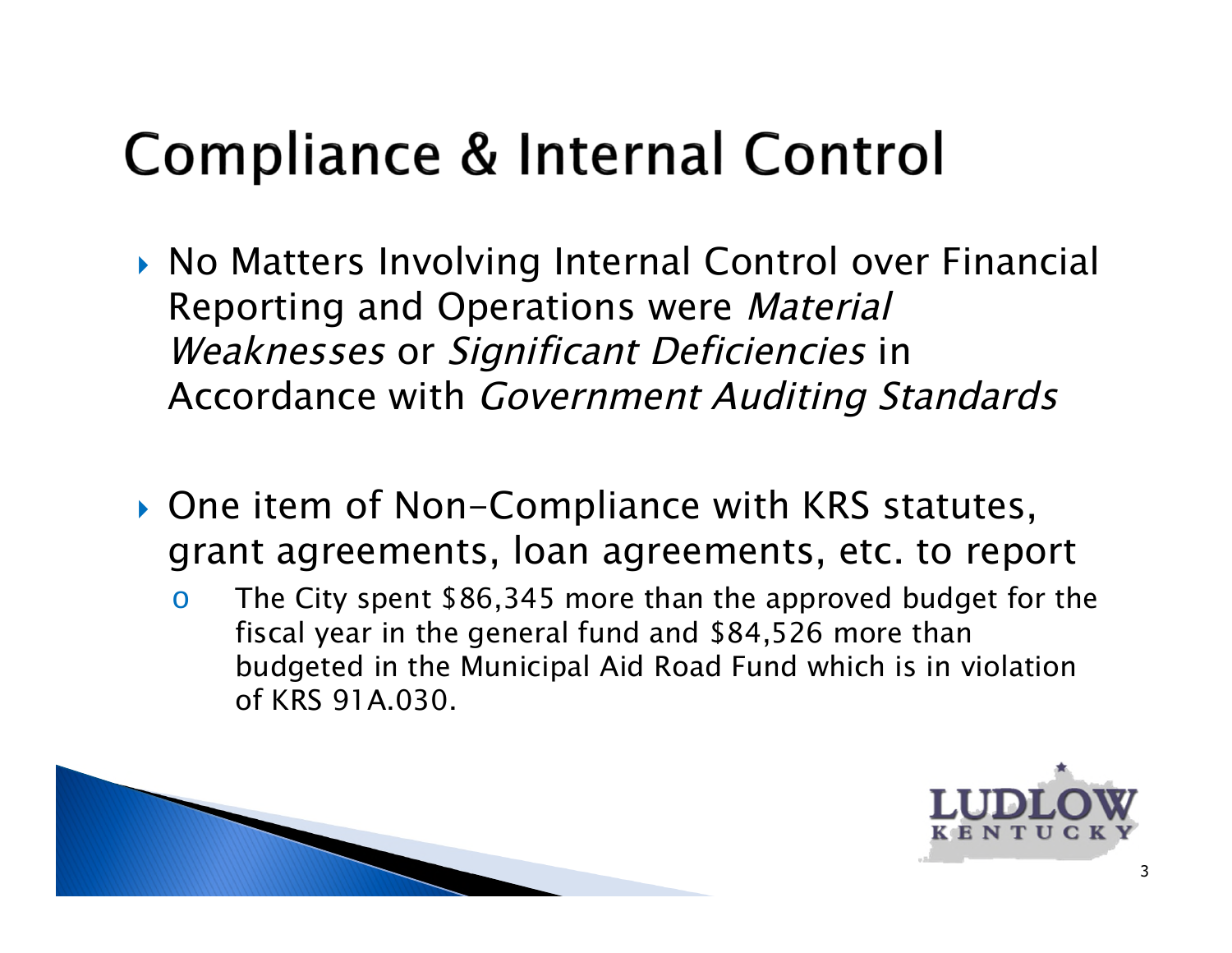Governmental Funds - Fund Balance Comparison As of June 30th

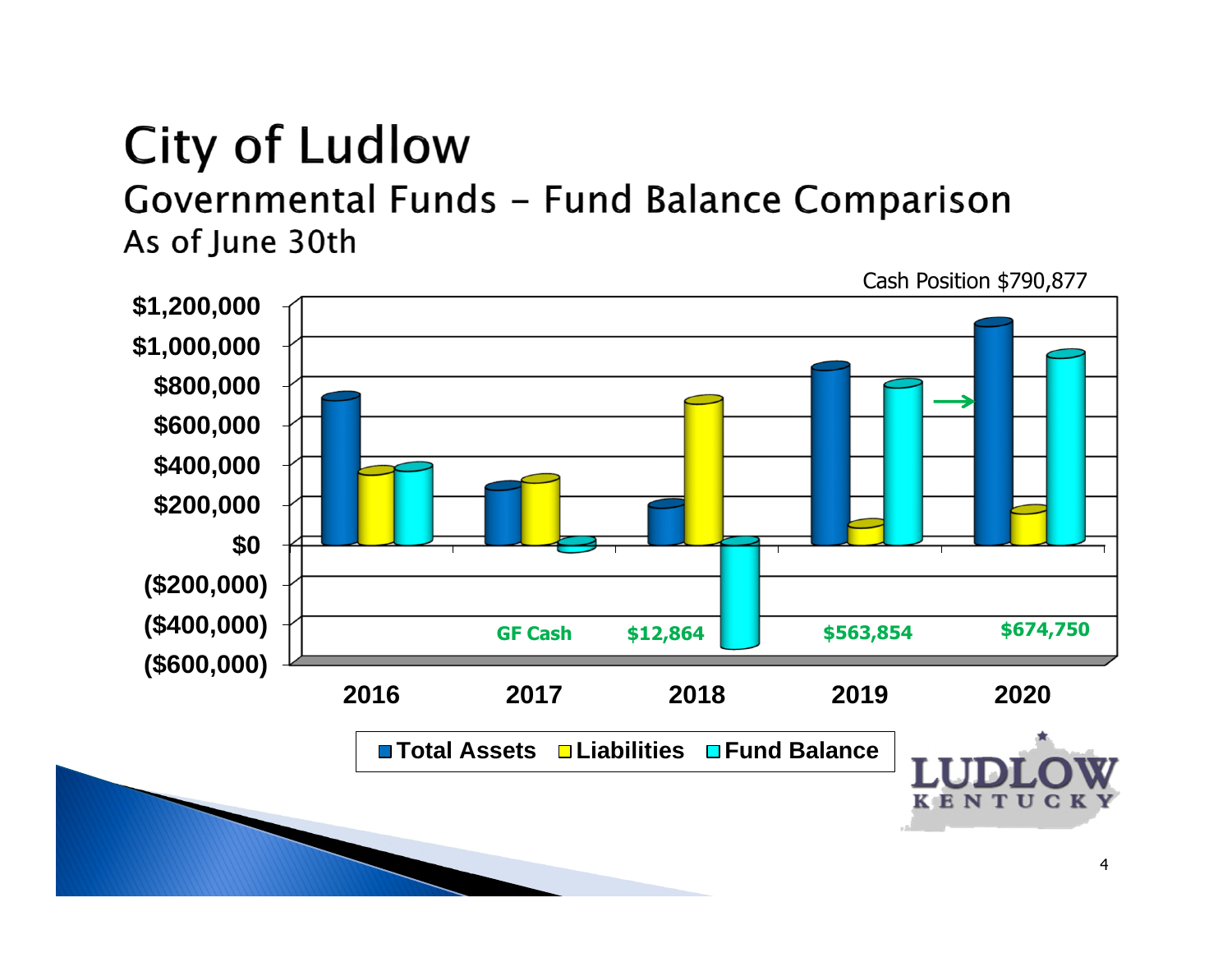#### **City of Ludlow** Revenue vs. Expenditures For the Years Ended June 30th

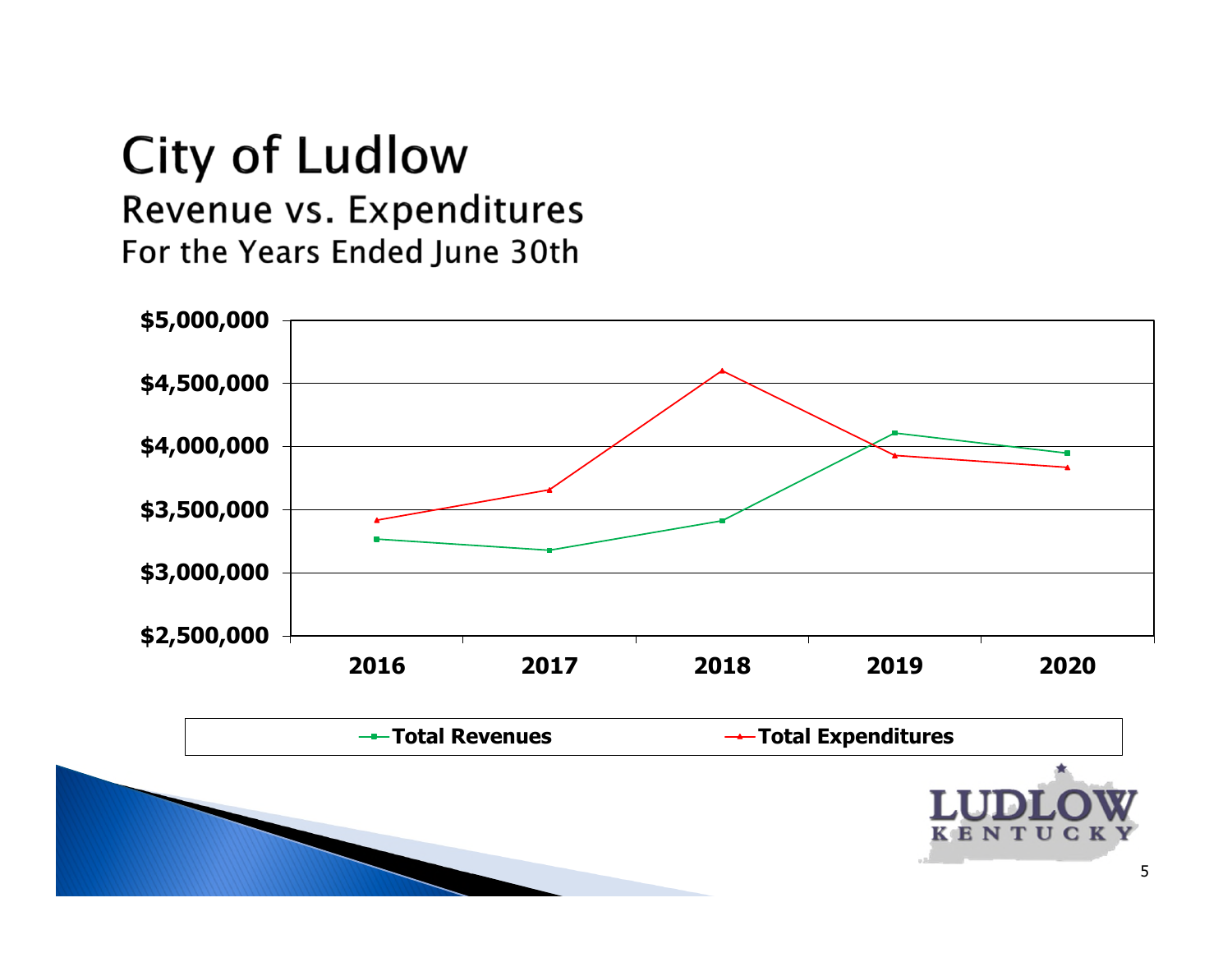**Revenues by Source** For the Year Ended June 30, 2020 Total Revenues - \$3,946,903

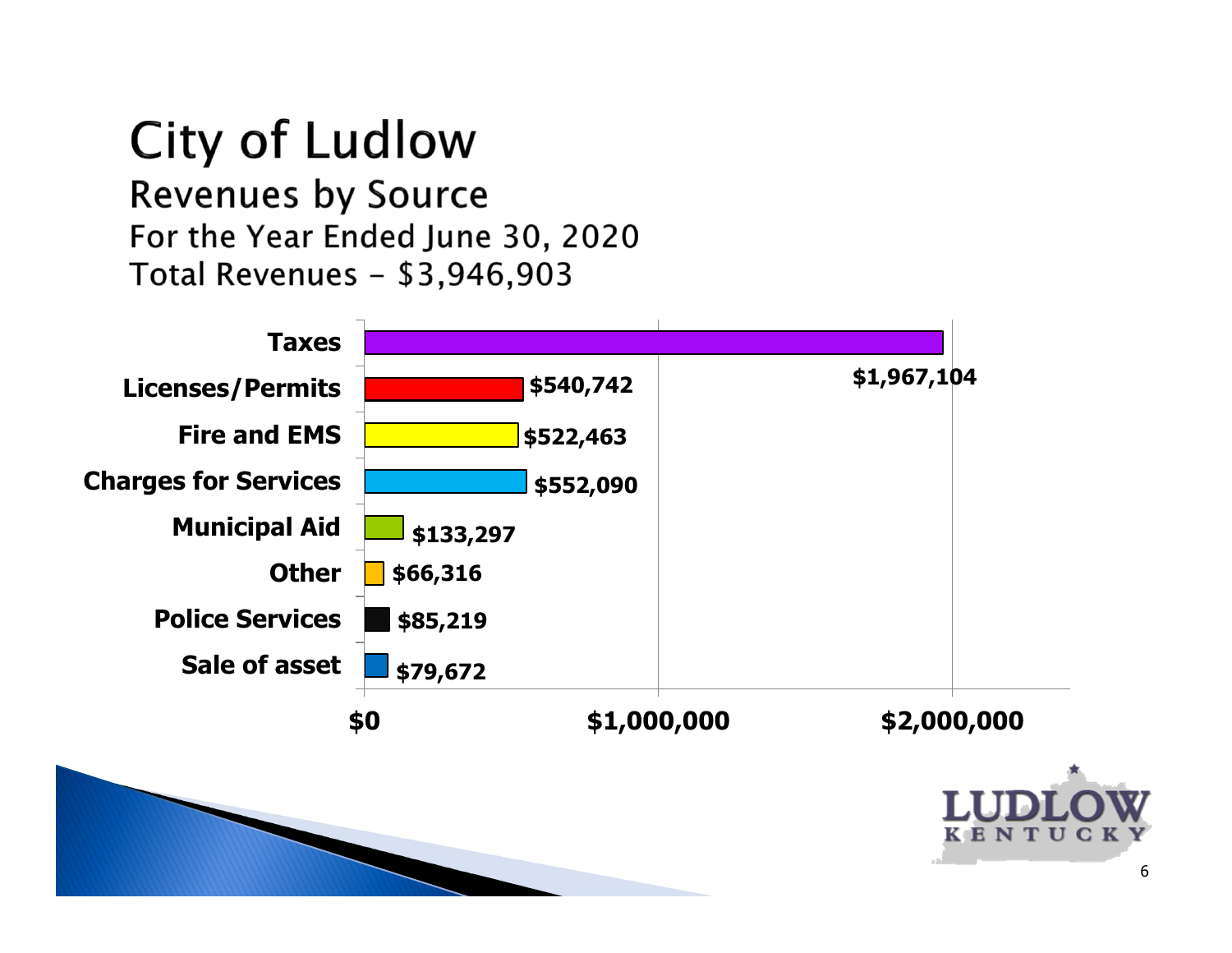**Expenditures by Function** For the Year Ended June 30, 2020 Total Expenditures - \$3,835,375

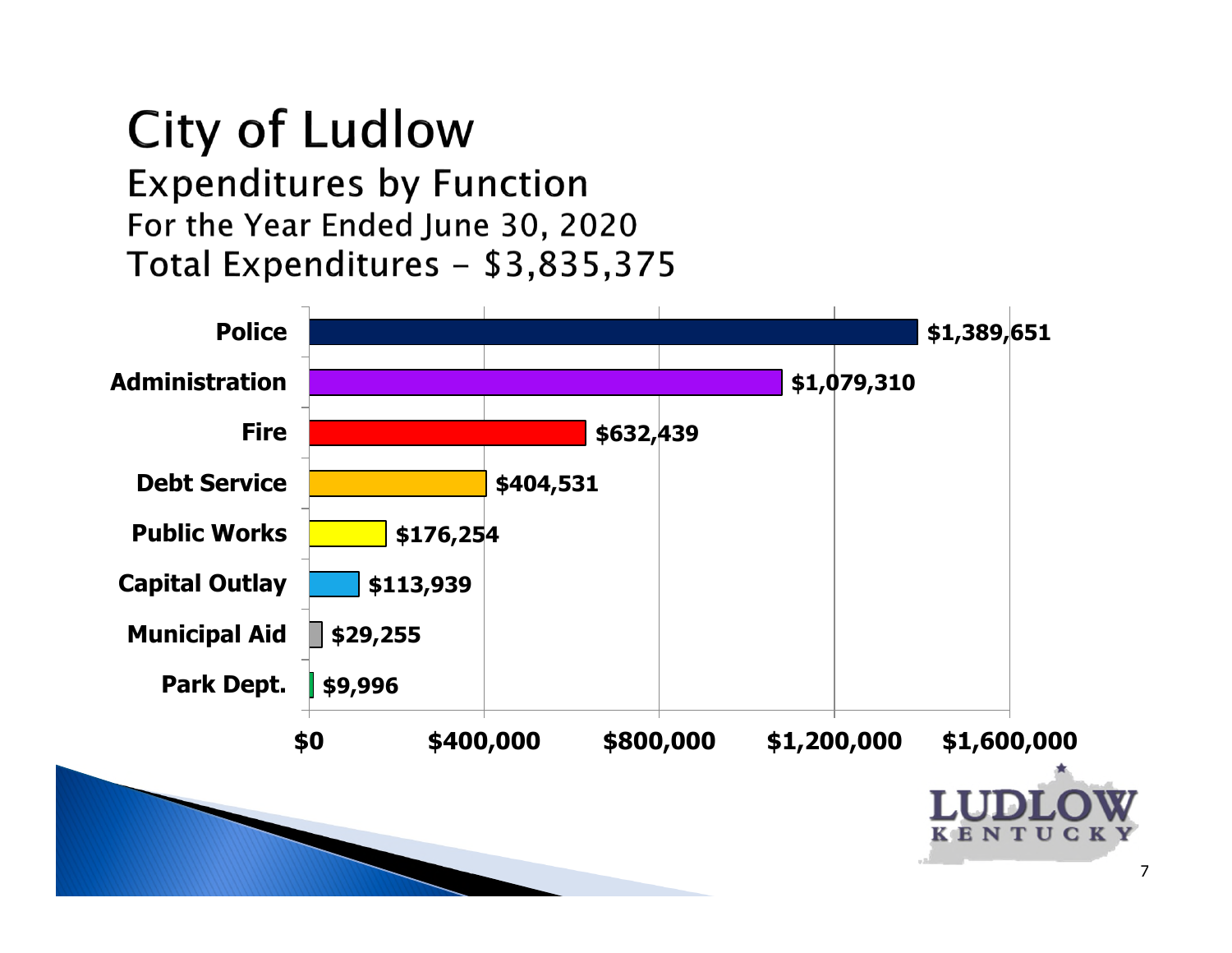Original Budget vs. Actual - General Fund - Revenues As of June 30th, 2020